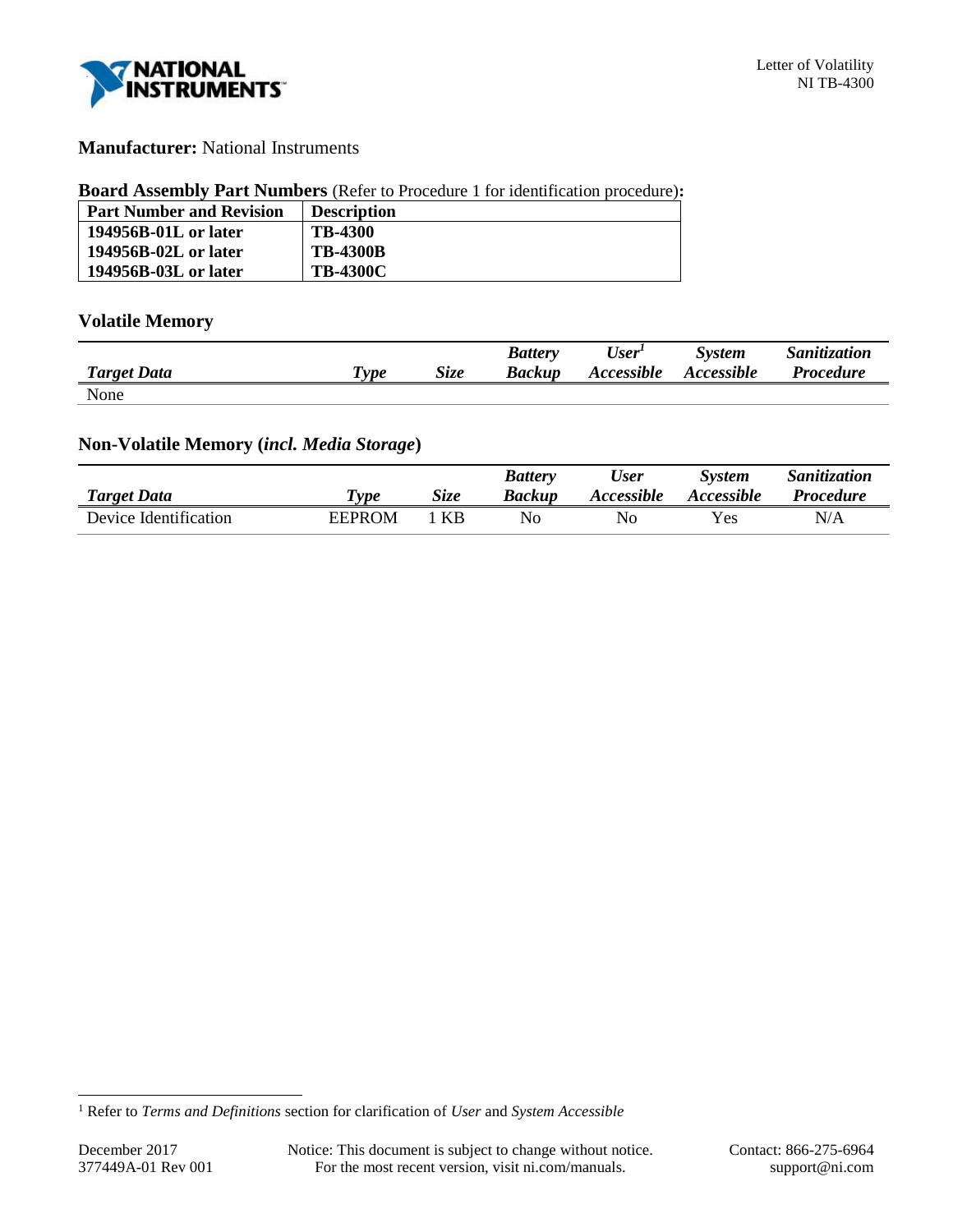

# **Procedures**

#### **Procedure 1 – Board Assembly Part Number identification:**

To determine the Board Assembly Part Number and Revision, refer to the label applied to the surface of your product. The Assembly Part Number should be formatted as "P/N: 194956B-01L" for TB-4300, "P/N: 194956B-02L" for TB-4300B, or "P/N: 194956B-03L" for TB-4300C where "B" is the revision letter.